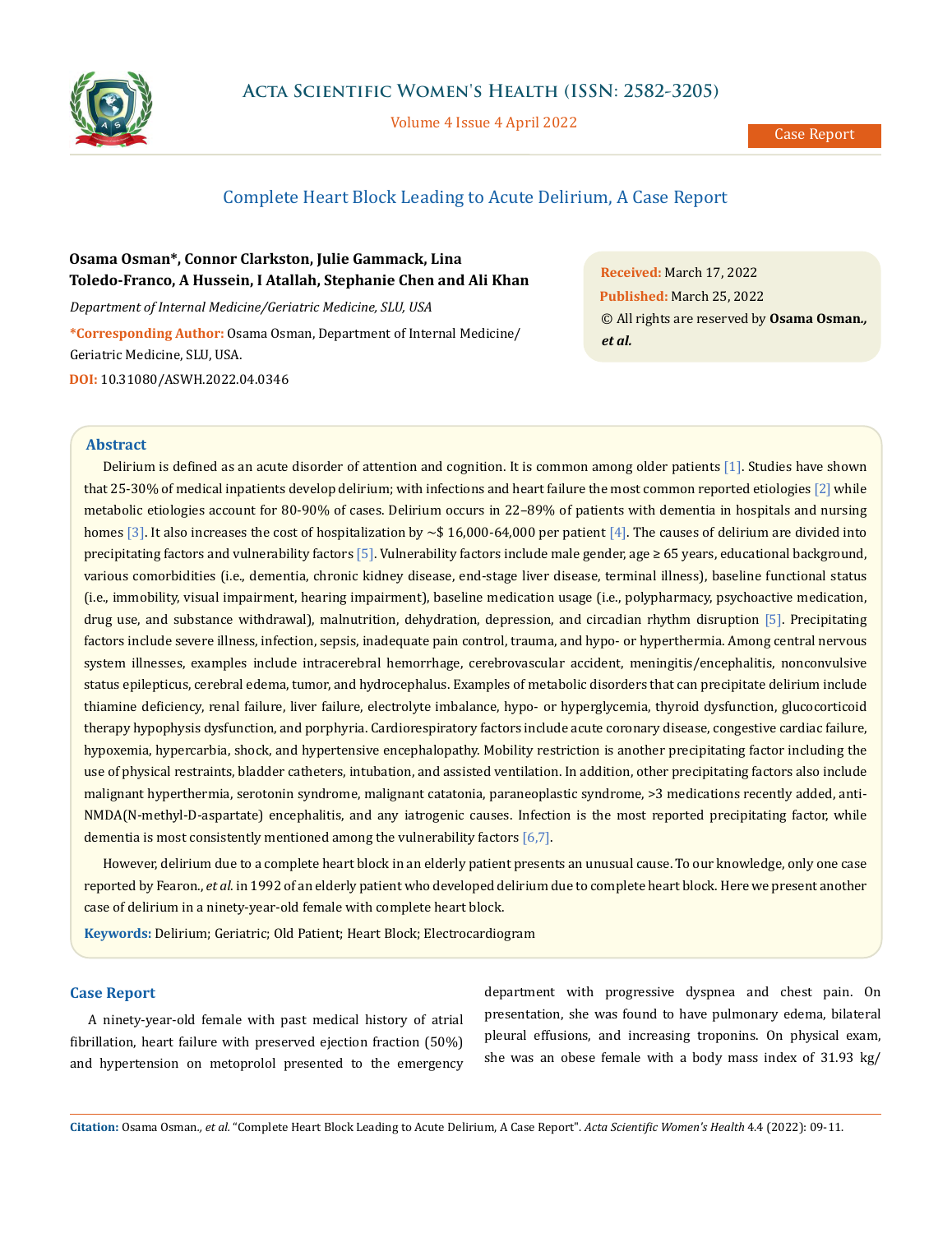m2 who was acutely distressed. She was afebrile with tachypnea (respiratory rate of 40) and oxygen saturation of 98% on room air. Her blood pressure was 128/56 and heart rate was 52. Her pupils were equal, round, and reactive to light and extraocular movements intact. She had moist mucous membranes. The cardiac exam was benign with normal S1 and S2 and no murmurs, rubs, or gallops. Her neck was supple with no lymphadenopathy and revealed jugular venous distention to the angle of her jaw at 45 degrees. Bibasilar crackles were present. Abdominal exam was unremarkable. She had no clubbing or cyanosis and had 2+ bilateral lower extremity edema. She had no CVA tenderness. On the neurological exam, she was alert and oriented to person, place, and time and was appropriately interactive. She was moving all extremities with no focal neurological deficits.

Her initial labs were notable for WBC 15.3, hemoglobin 14.2, hematocrit 45.3, mean corpuscular volume 100.9, calcium 9.8, phosphorus 3.8, sodium 142, chloride 104, CO2 23, BUN 15, creatinine 0.91, total protein 7.1, albumin 3.8, alkaline phosphatase 62, AST 19, ALT 13, total bilirubin 1.3, PT 28.5, INR 2.7, troponin 0.370 which increased to 2.324. Negative SARS-COV-2 (COVID-19).

#### **Initial management**

She was loaded with aspirin 325 mg and Plavix 600 mg and started on a heparin drip for presumed non-ST elevation myocardial infarction. She was given IV diuretics on which her symptoms improved. She was subsequently admitted to Acute Care of the Elderly Unit (ACE) for further management. Her chest pain and shortness of breath improved but she remains delirious. Cardiology service obtained a repeat ECG which shows a complete heart block with junctional escape rhythm of about 50-60 beats per minute (bpm) (Figure 1). She was evaluated for pacemaker implantation. The patient continued to be delirious despite the resolution of her heart failure-as evident on repeat CXR. The patient was transferred to the cardiac intensive care service, where a temporary transvenous pacemaker (TVP) was placed. The patient remained hemodynamically stable but continued to have altered mental status. A leadless pacemaker, Micra TM, device was placed. After placement of the pacemaker and adjustment of the pacing to 70 BPM, the patient had no further episodes of delirium and remains delirium free during her entire hospitalization. The patient was discharged in stable condition on hospital day 12.



10

**Figure 1:** Initial ECG shows complete heart block with an escape rhythm.



**Figure 2:** CXR with PM in place.

### **Discussion and Conclusion**

Like that reported by Fearon., *et al*. 1992, our patient developed intermittent delirium due to complete heart block. Both patients (ours and the one reported by Fearon., *et al*.) had a history of atrial fibrillation and hypertension treated with a beta-blockers. However, the patient reported by Fearon., *et al*. presented in an outpatient setting while our patient developed delirium acutely after she was admitted to the hospital. Although the patients presented in different settings, both suffered from delirium in the context of complete heart block. Both patients had no signs of infection, metabolic disorders, thyroid disease, or other common causes which have been associated with acute delirium in elderly patients.